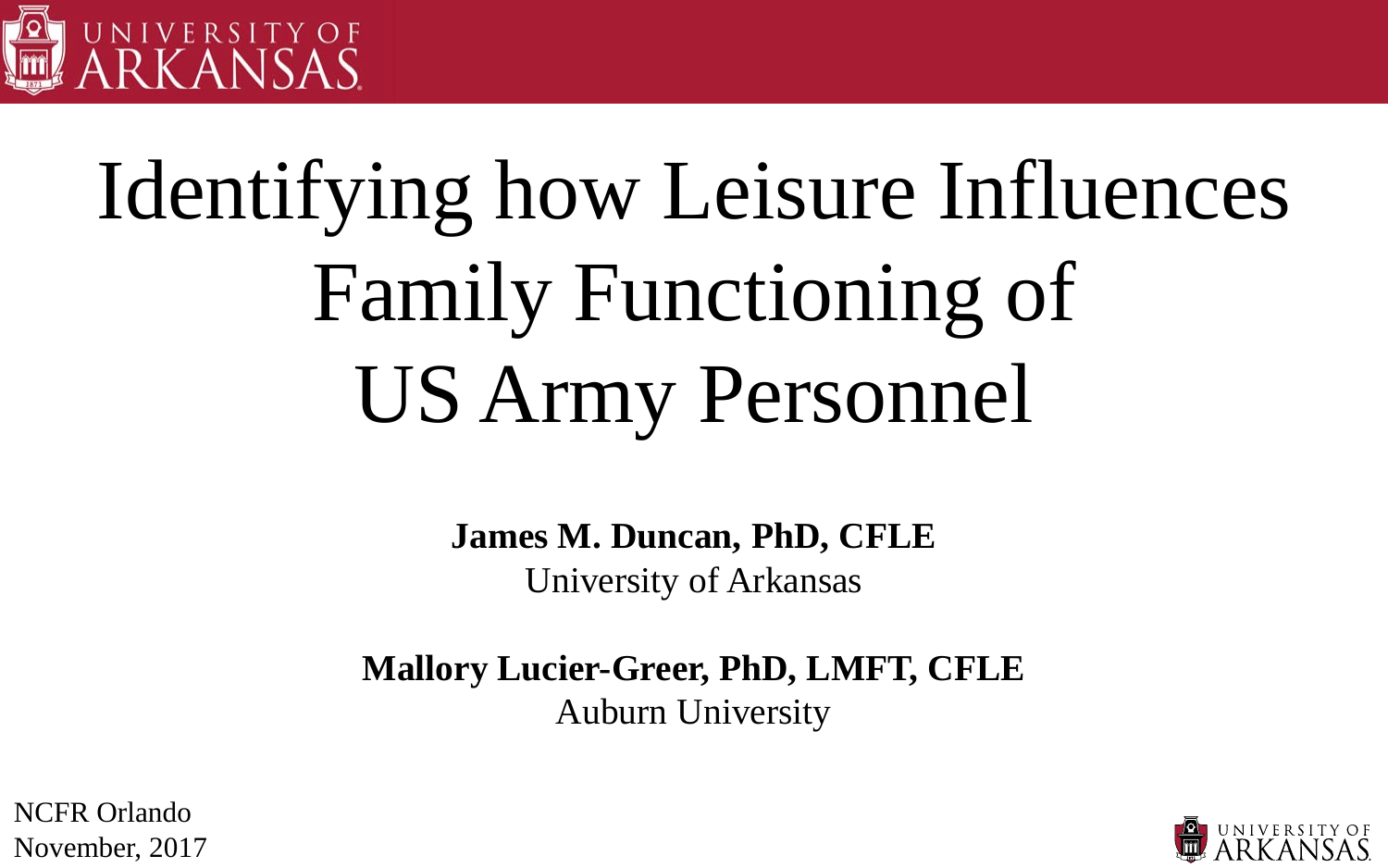

# U.S. Military Personnel

- Over 3.5 million serving in the U.S. Armed Forces
	- 2.14 million have deployed overseas (43% multiple deployments)
	- 60% married
	- 50% parents
- Deployment associated with multiple adverse outcomes
	- Individual outcomes:
		- PTSD, depression, poor sleep
	- Couple outcomes:
		- Lower marital satisfaction, higher marital conflict
	- Family outcomes:
		- Child maltreatment, financial instability

Baptist et al., 2011; Gibbs et al., 2007; Lapierre et al., 2007; Peterson et al., 2008; U.S. DoD, 2014; U.S. IoM, 2013; Waliski et al., 2012

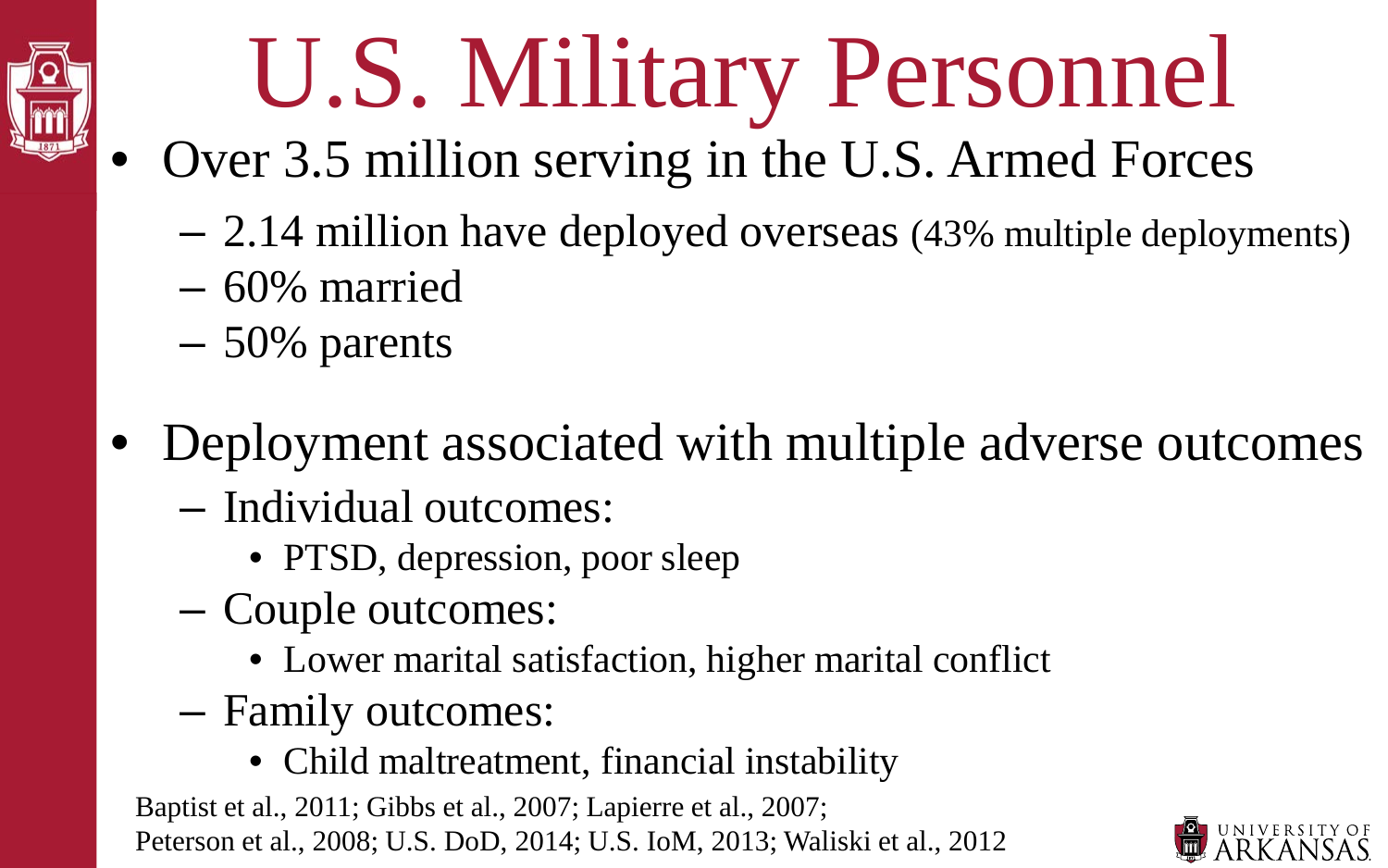

# Current Study

Investigated *if* and *how* leisure is associated with military family functioning of active duty Army personnel

- Evaluated whether leisure is a protective factor for military families that have higher rates of transition and instability
- Identified factors that may systematically constrain family leisure among military families

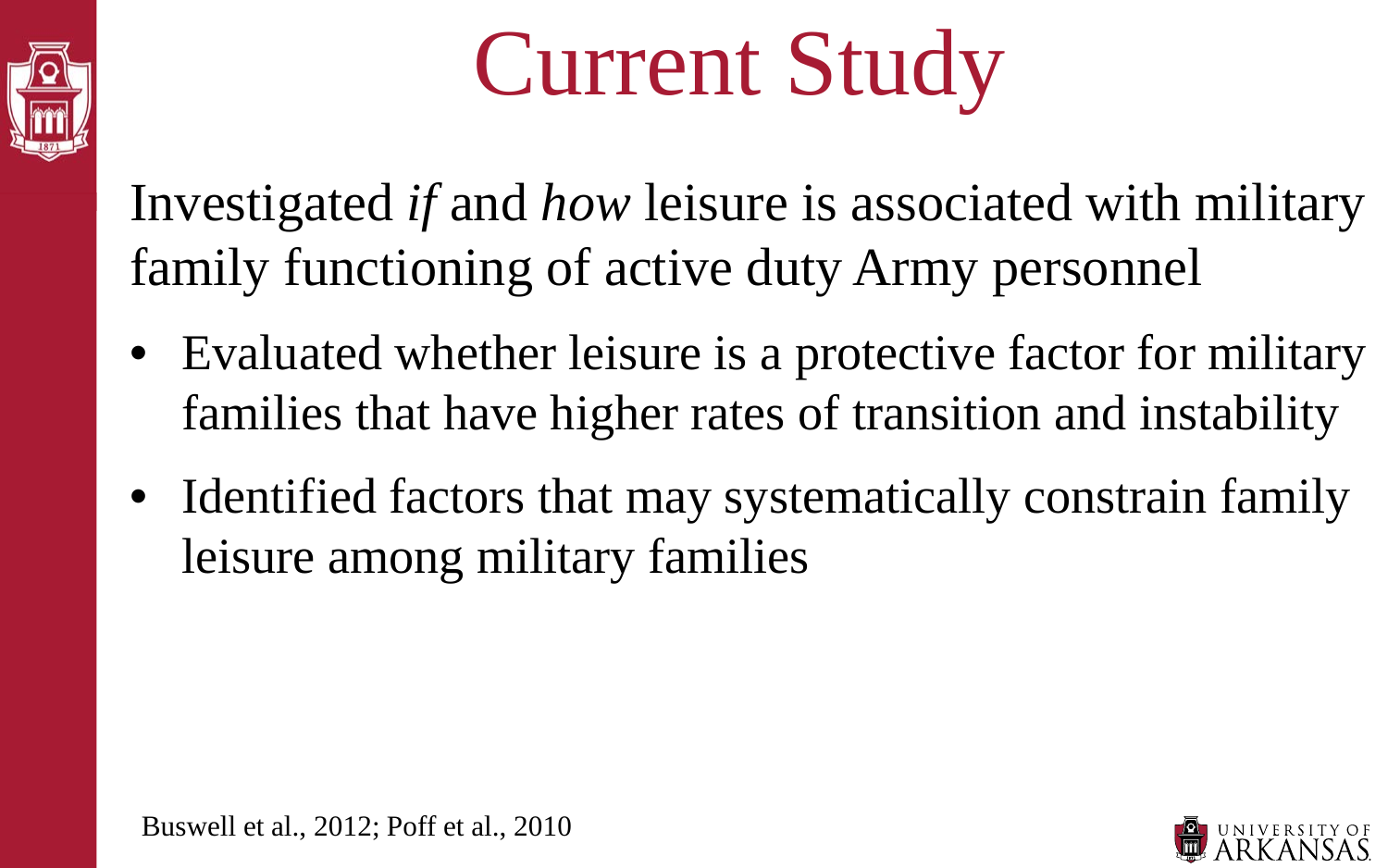



- According to Leisure Constraint Theory...
	- Fewer perceived leisure constraints will be associated with higher levels of family leisure, and, in turn, higher levels of family leisure will be associated with higher levels family functioning (Hypothesis 1).
- According to Effort Recovery Theory... – Leisure will serve as a buffer (moderator) to the relationship between constraints and family functioning (Hypothesis 2).

Crawford & Godbey, 1987; Jackson, 1988; Meijman & Mulder, 1998; Sonnentag & Zijlstra, 2006

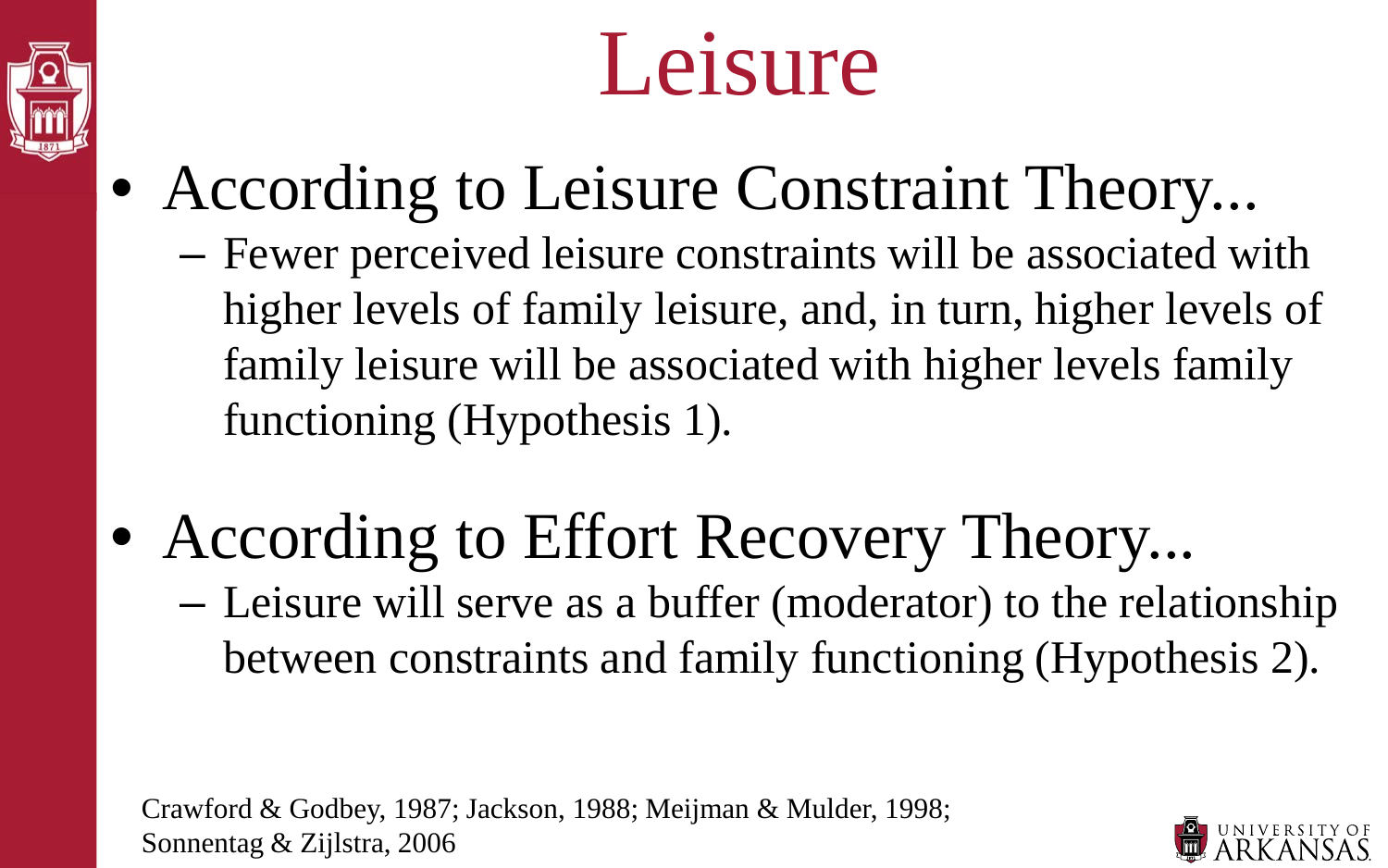### Measures

#### • **Structural Constraint**

- PREPARE/ENRICH Financial Management Scale Profile
	- 10 items  $(\alpha = .84)$

#### • **Interpersonal Constraint**

- Relationship Warmth subscale of the Measures of Authoritative Parenting Scale
	- 6 items  $(\alpha = .91)$

#### • **Intrapersonal Constraint**

- Military Coping Scale from the Survey of Army Families V
	- 7 items  $(\alpha = .92)$

#### • **Family Flexibility**

- FACES IV Family Flexibility subscale
	- 7 items  $(\alpha = .74)$

#### • **Family Communication**

- FACES IV Family Communication subscale
	- 10 items  $(\alpha = .93)$

Conger et al., 1989-1992; Olson, Gorall, & Tiesel, 2006; Olson & Olson, 1999; U.S. Army, 2004-2005

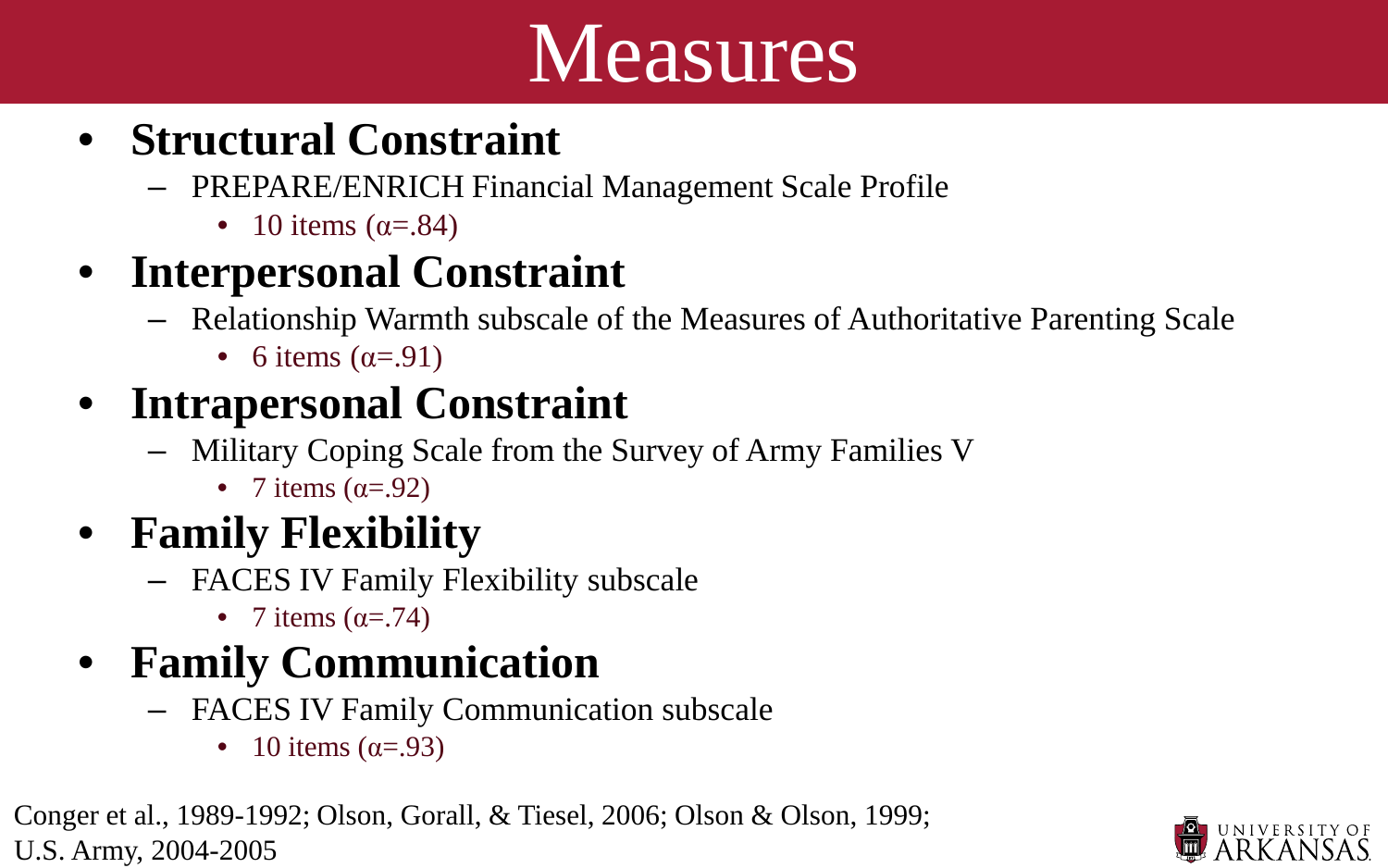### Family Leisure Measure

- Combination of 5 items from the FACES IV thought to represent leisure engagement and satisfaction (Olson, Gorall, & Tiesel, 2006)
- To assess the suitability of these items as a single scale:
	- Exploratory factor analysis:
		- Scree plot indicated the structure of these 5 items was best explained as one factor
		- A one factor solution accounted for 49.57% of the total variance
		- All items loaded with standardized factor loadings ranging between .617 and .789
			- Exceeding the recommended cutoff value of .45
	- Internal consistency:
		- Cronbach alpha  $= .73$

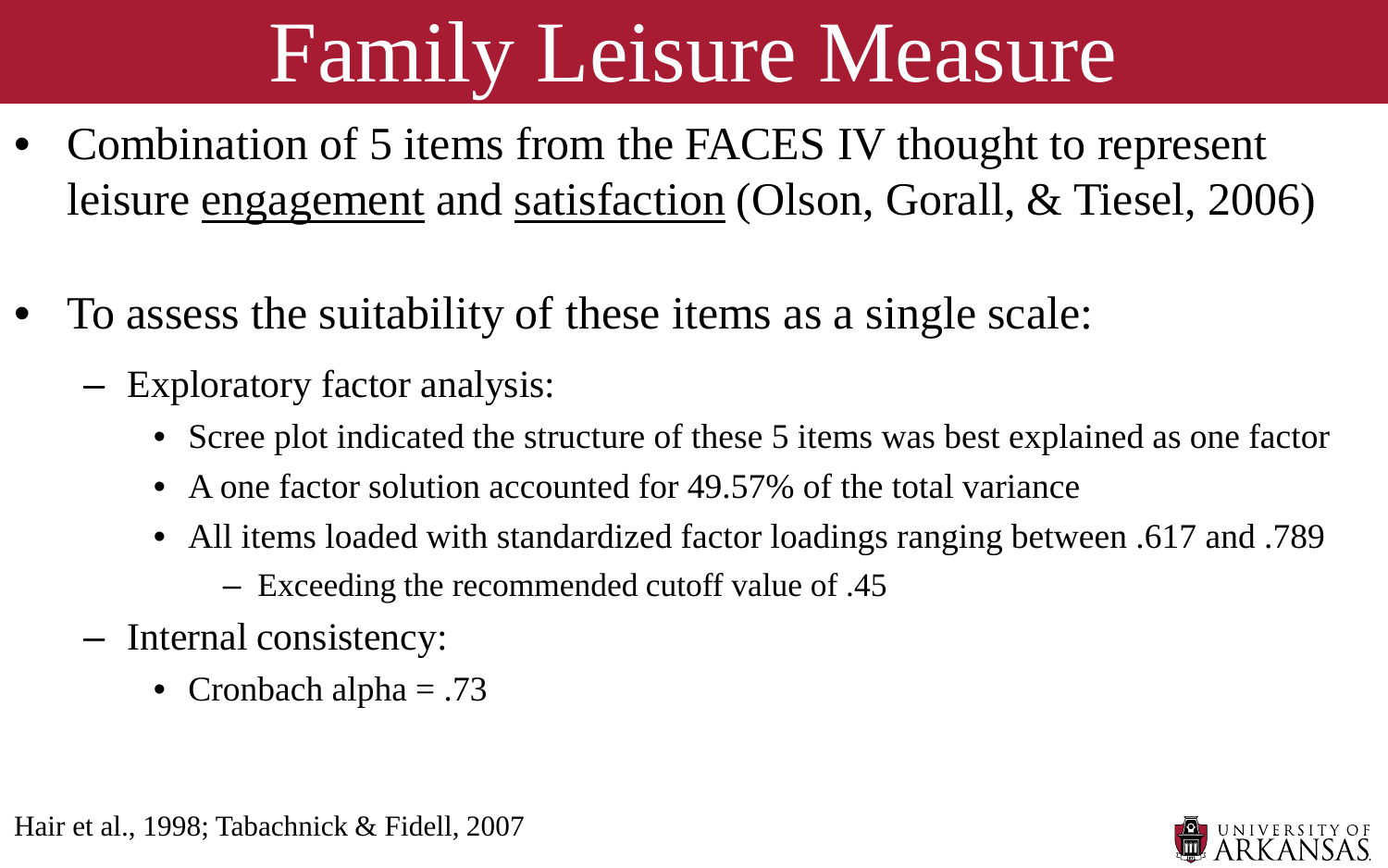# Analytic Sample

- Families of active duty army personnel  $(N = 273$  families)
	- Cross sectional, secondary data
		- Families, Army Life, and Programs Study (Mancini, 2013)
	- Original data collected from Army Base in the Continental U.S.
- Inclusion criteria for current study
	- Service members who have previously been deployed at least once
	- In current relationship at least 2 years at time of survey
	- Had at least one adolescent child age between ages 11-18
- Analytic sample characteristics ( $N = 222$  service members)
	- 58.4% between the ages of 36 and 45
	- $-77.4\%$  ranks E5 to E9
	- 92.3% male

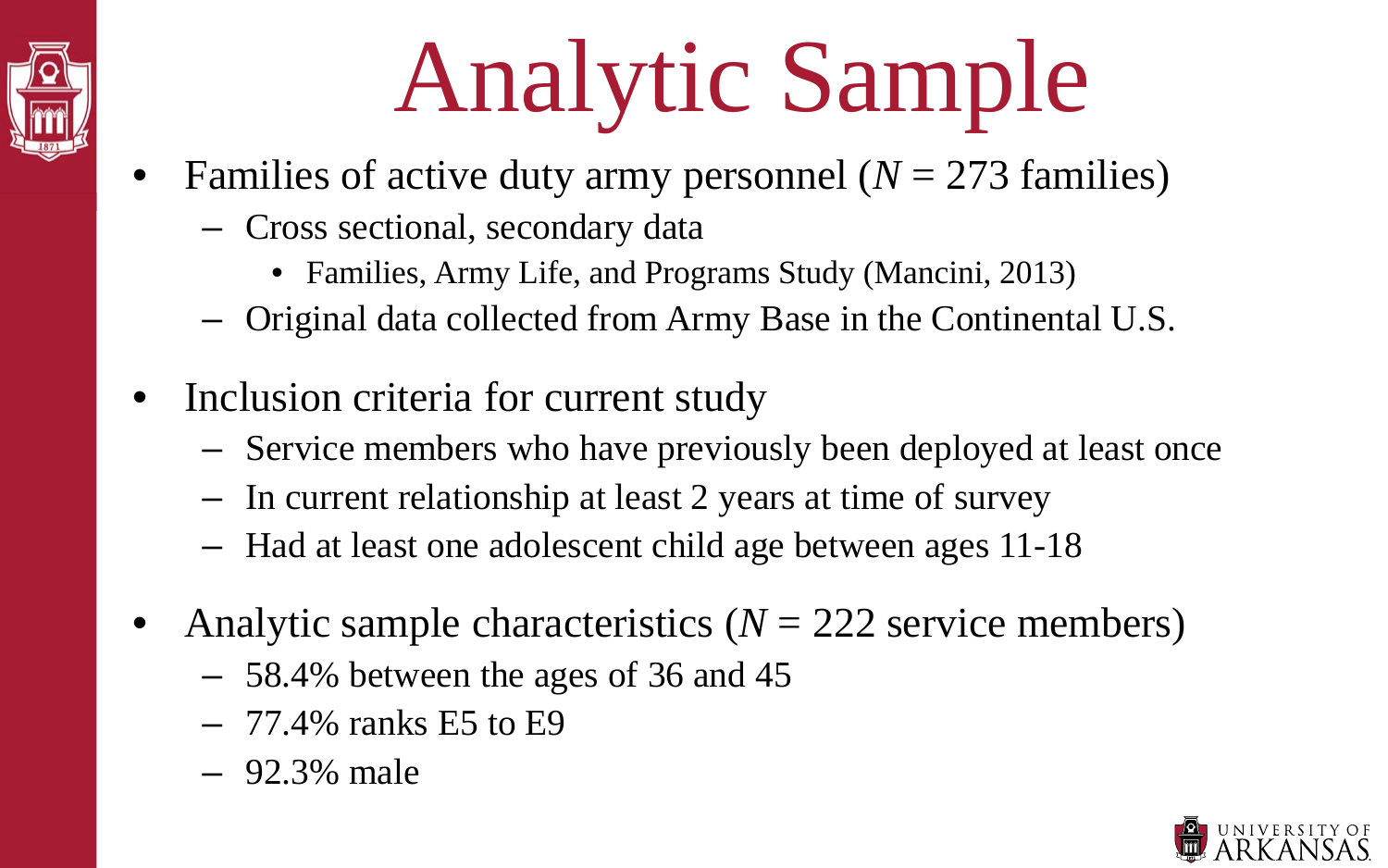#### Hypotheses 1 (leisure as a mediator)

Those that reported fewer constraints also reported higher family functioning indirectly through high levels of family leisure. Family leisure significantly mediated the links between leisure constraints & family functioning.

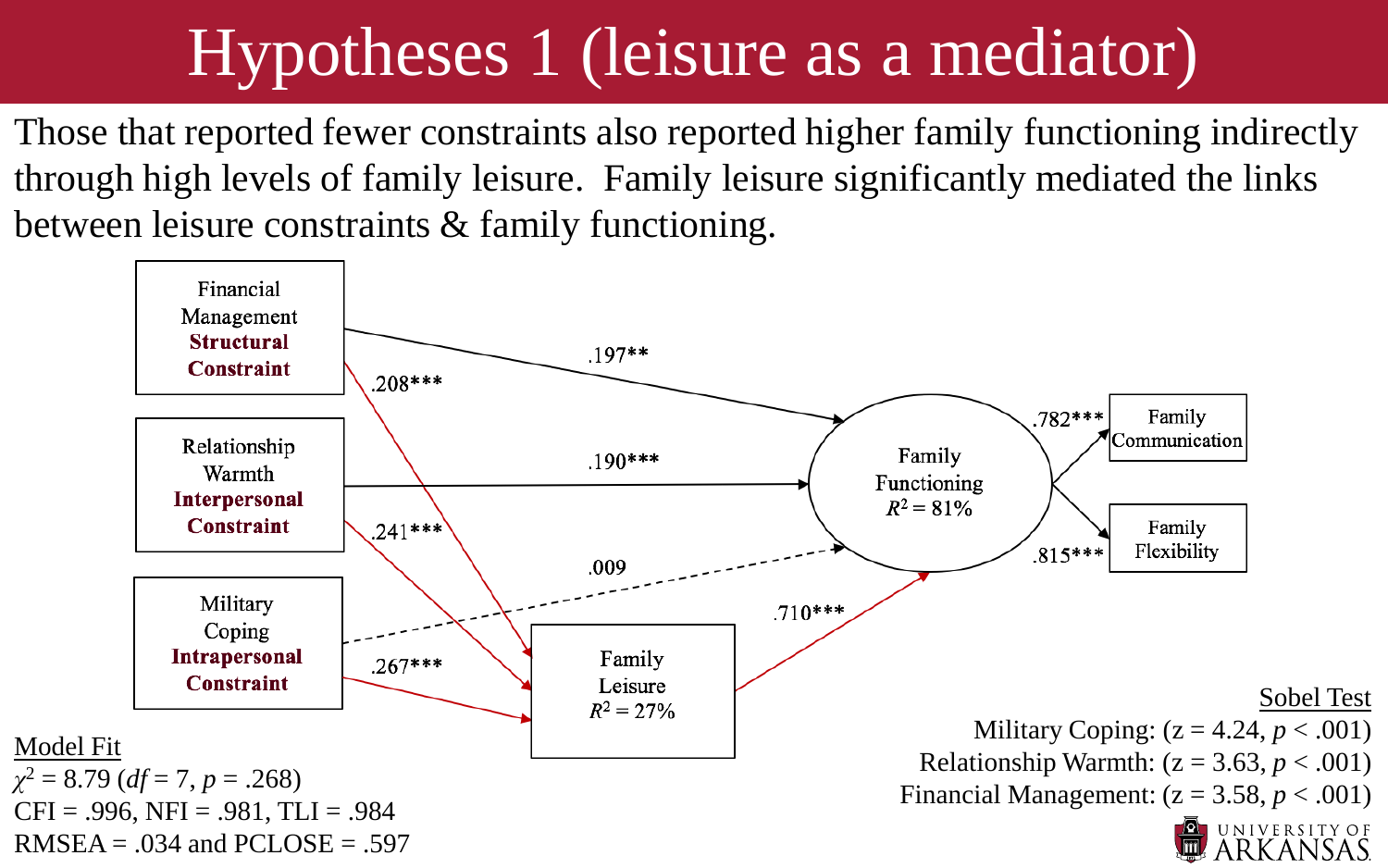#### Hypotheses 2 (leisure as a moderator)

Family leisure did NOT moderate the relationship between leisure constraints and family functioning.

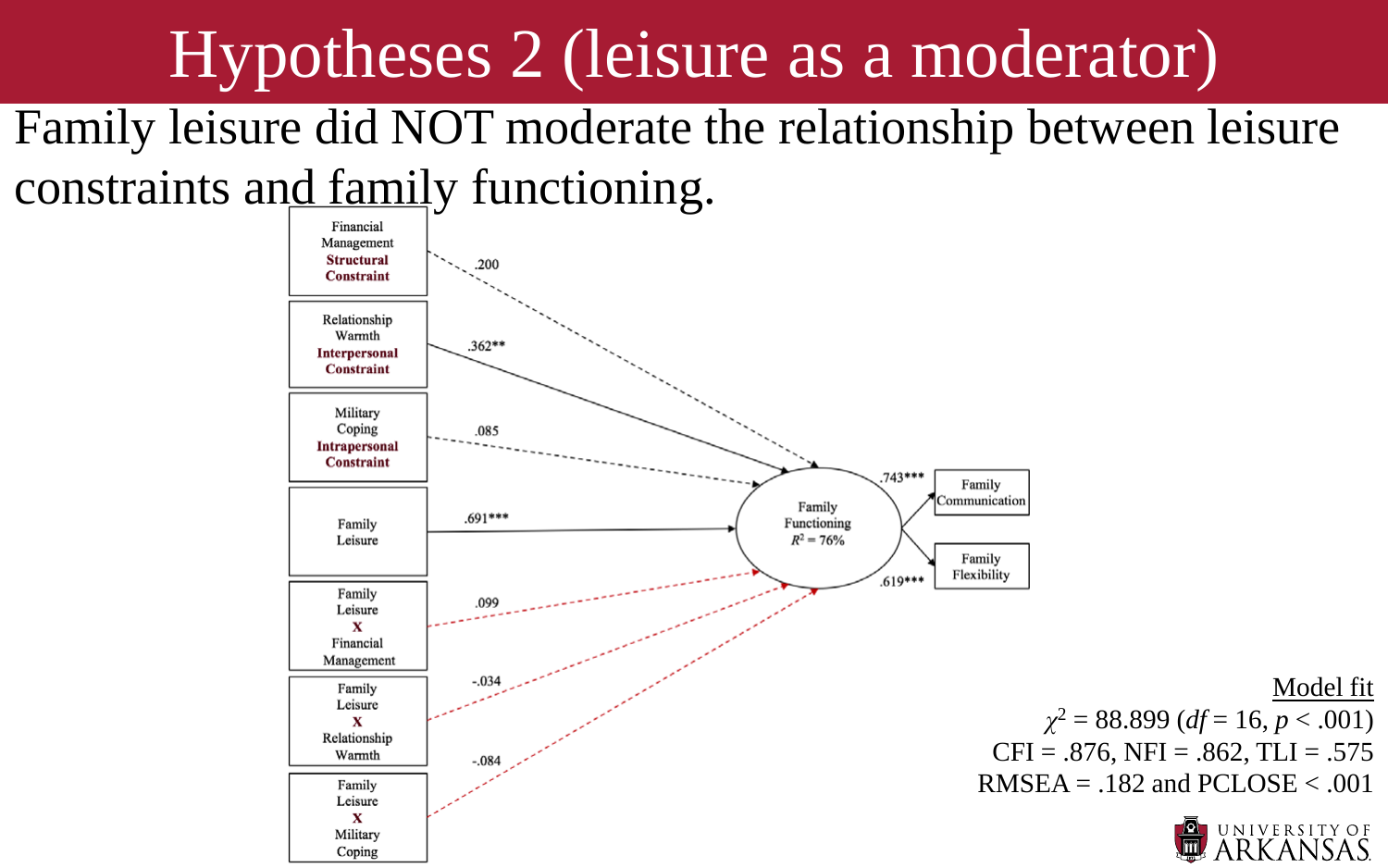

# Discussion

- Those with fewer leisure constraints
	- Higher positive perceptions of financial management
		- i.e., lower perceived structural constraint
	- Higher positive perceptions of relationship warmth
		- i.e., lower perceived interpersonal constraint
- reported...
	- Higher levels of family leisure
	- Higher levels of family functioning
		- Family flexibility
		- Family communication

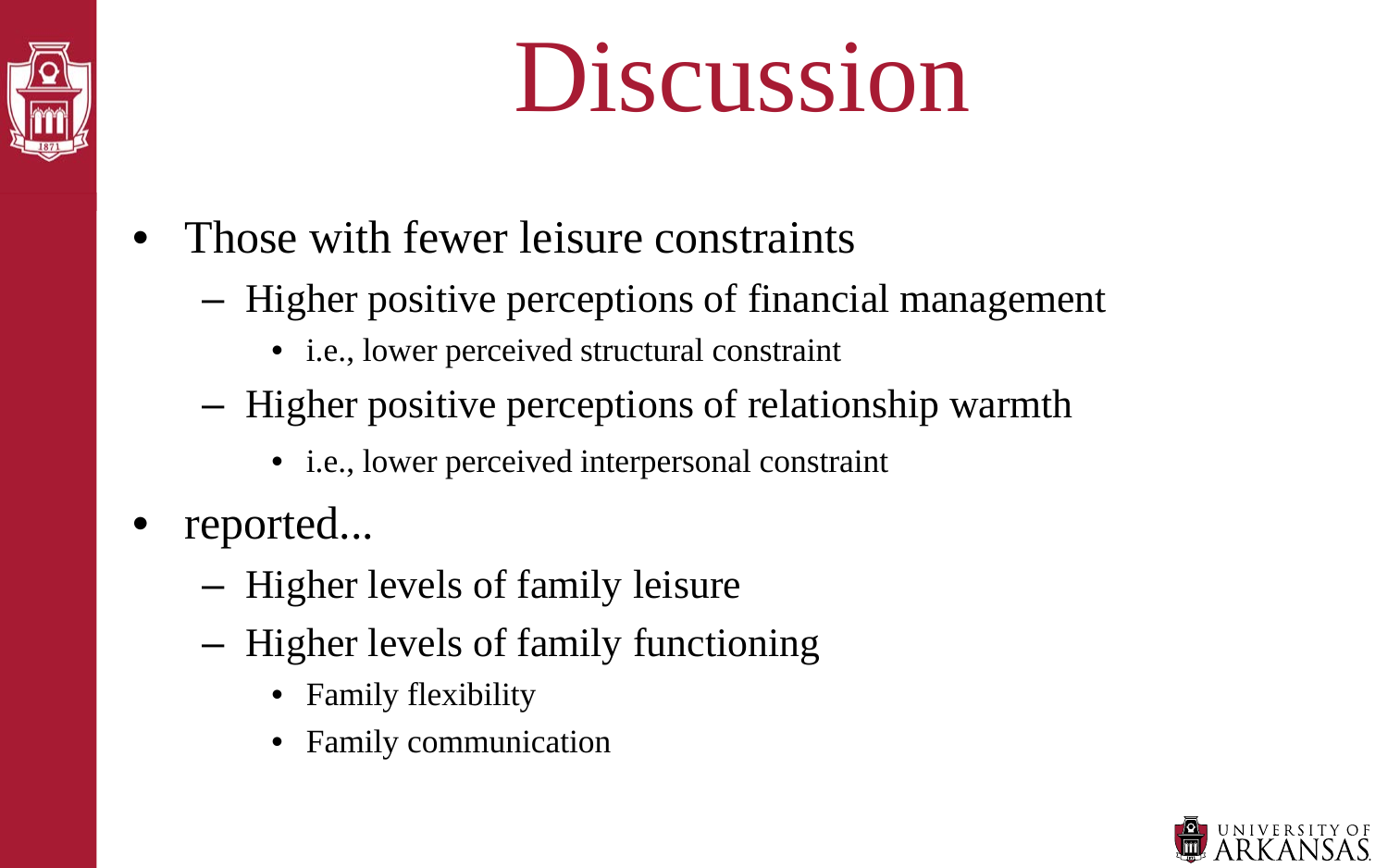

### Limitations

- Cross-sectional
	- Caution is need with making causal inferences
- Military coping measure focused more on personal coping
	- Future intrapersonal constraint measures may consider focusing on relational coping strategies that are more salient to family functioning
- Family leisure scale not an established measure
	- Continued validation is needed
- Median split used to examine the moderating effect
	- Not necessarily High vs. Low family leisure for this sample

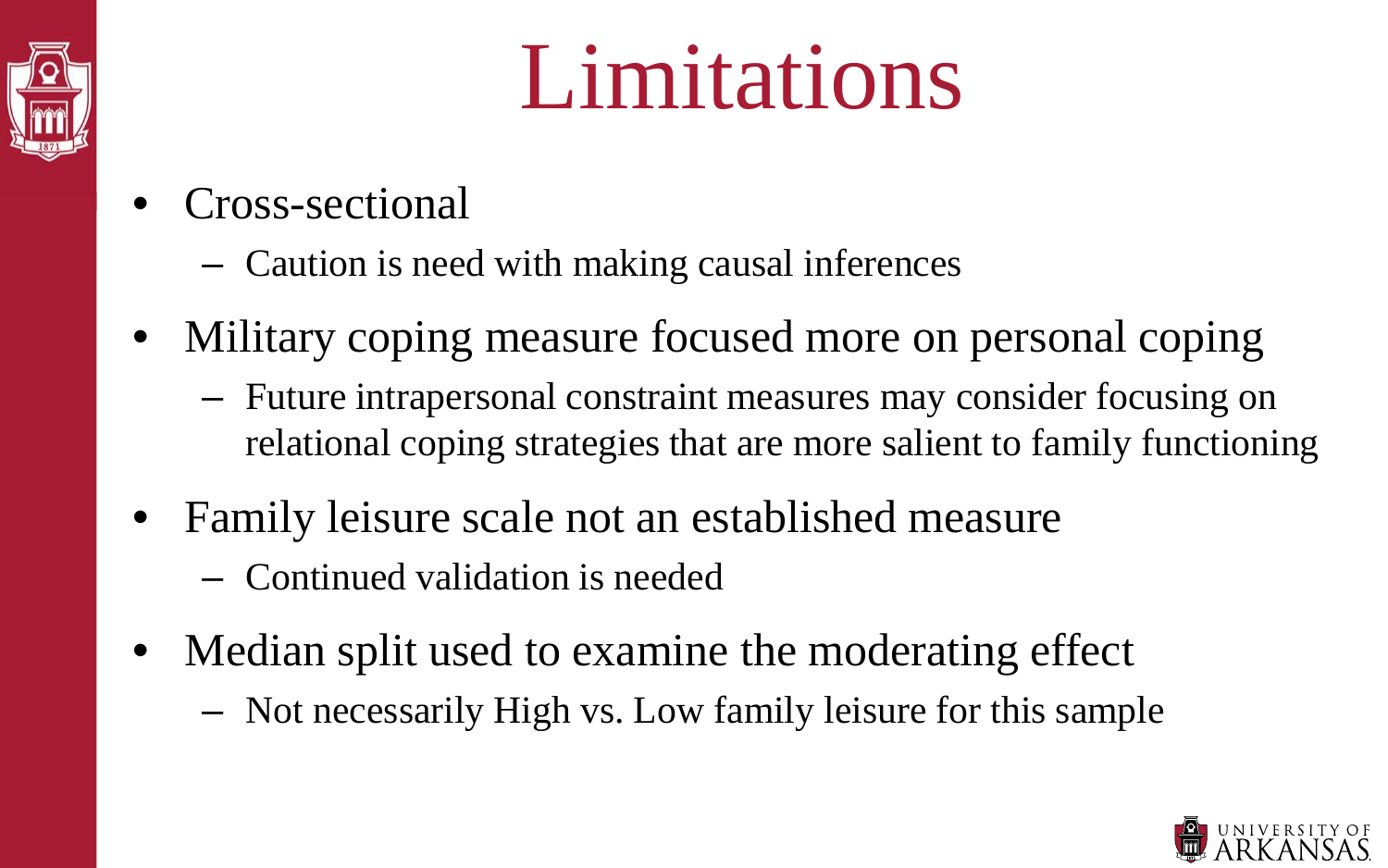

# Headline News

- The combination of socially supportive leisure environments (family leisure) and supportive informal networks (the family network) are key to successful family functioning following major life transitions such as deployment
- So how do we help?
	- Promote family leisure as a mechanism that can be used in independently & in conjunction with formal support systems
		- Disseminate findings to leisure providers
			- Army Community Service & Army MWR
	- Promote positive family functioning
		- Consider all members of the military family
			- Significant others
			- Adolescent children

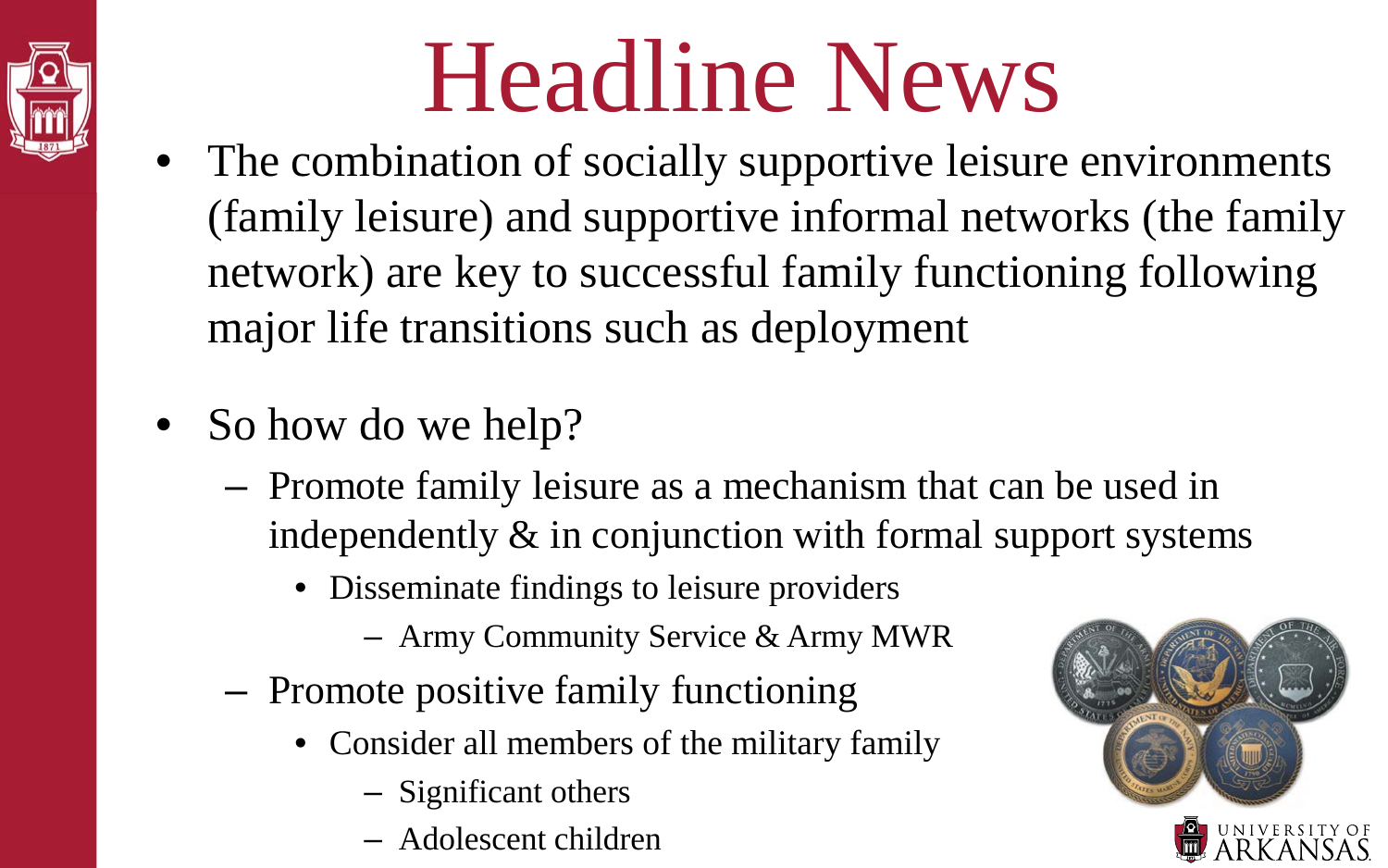# Headline News

- Micro-level perspective
	- Promote family life education to help inform military families about constraints
		- Disseminate findings to helping professionals
			- Military & Family Life Counseling Program
		- Volunteer within Family Readiness Groups
			- Provide information directly to service members and their families
- Macro-level perspective
	- Promote family impact seminars to help inform decision makers about key findings
		- Target elected officials, military leaders, etc.
			- Inform those in key positions how factors such as budgets & policies impact military families



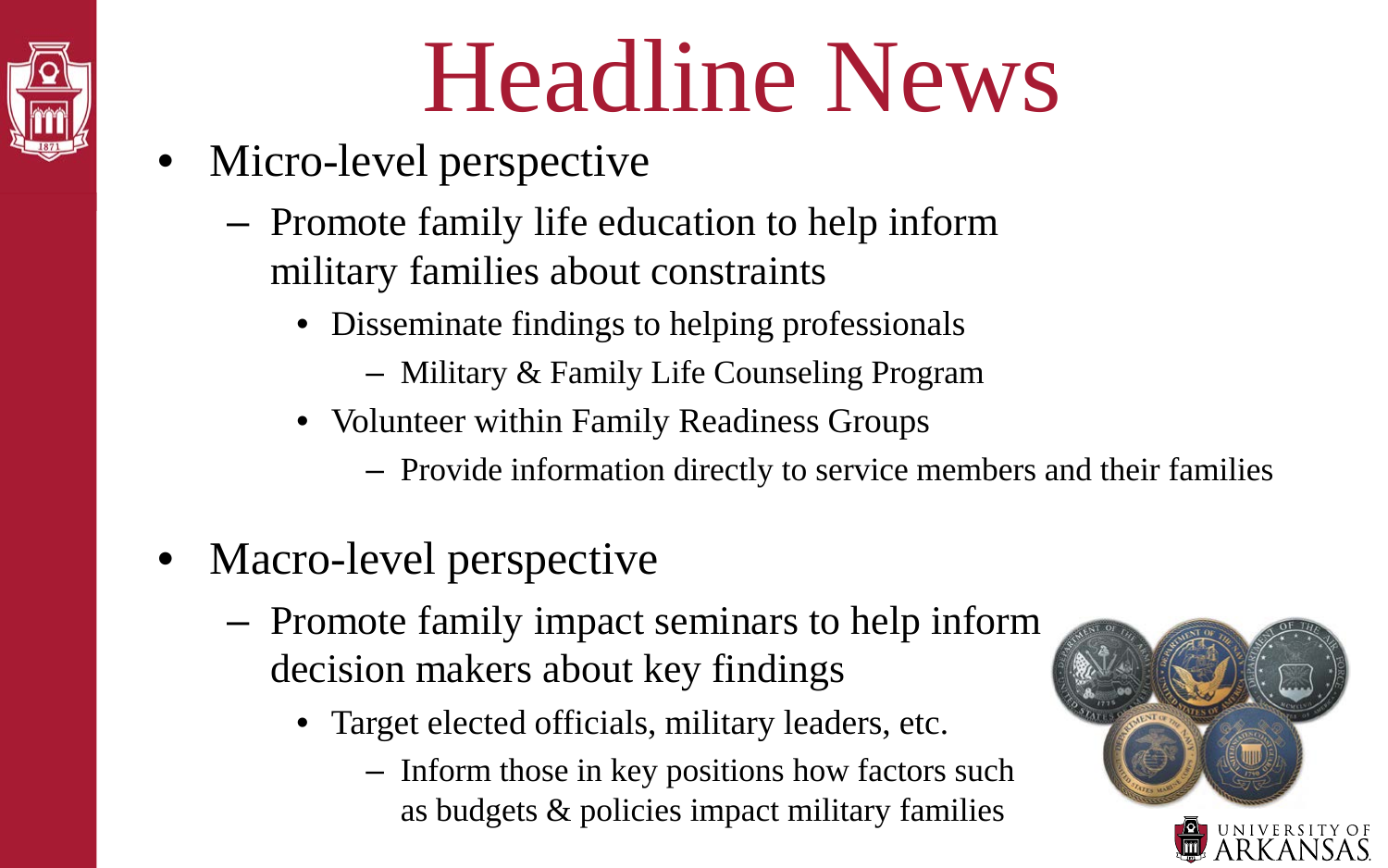### References

- Baptist, J. A., Amanor-Boadu, Y., Garrett, K., Goff, B. S. N., Collum, J., Gamble, P., ... & Wick, S. (2011). Military marriages: The aftermath of operation Iraqi freedom (OIF) and operation enduring freedom (OEF) deployments. *Contemporary Family Therapy*, *33*(3), 199-214.
- Buswell, L., Zabriskie, R. B., Lundberg, N., & Hawkins, A. J. (2012). The relationship between father involvement in family leisure and family functioning: The importance of daily family leisure. *Leisure Sciences*, *34*(2), 172-190..
- Crawford, D. W., & Godbey, G. (1987). Reconceptualizing barriers to family leisure. *Leisure Sciences*, *9*(2), 119-127.
- Gibbs, D. A., Martin, S. L., Kupper, L. L., & Johnson, R. E. (2007). Child maltreatment in enlisted soldiers' families during combat-related deployments. *JAMA*, *298*(5), 528-535.
- Hair, J., Anderson, R. E., Tatham, R. L., & Black, W. C. (1998). *Multivariate statistics* (5th ed.). Upper Saddle River, NJ: Prentice-Hall Inc.
- Jackson, E. L. (1988). Leisure constraints∗: A survey of past research. *Leisure Sciences*, *10*(3), 203-215.
- Kenny, D. A. (2015). *Moderation*. Retrieved from http://davidakenny.net/cm/moderation.htm.
- Lapierre, C. B., Schwegler, A. F., & LaBauve, B. J. (2007). Posttraumatic stress and depression symptoms in soldiers returning from combat operations in Iraq and Afghanistan.<br>Journal of Traumatic Stress, 20(6), 933-943.
- Mancini, J. A. (2013). *Families, Army Life, and Programs (FLP).* Retrieved from: http://www.fcs.uga.edu/hdfs/research-fcrl-families-army-life-and-programs-study-flp
- Meijman, T. F., & Mulder, G. (1998). Psychological aspects of workload. In P. J. D. Drenth, H. Thierry, & C. J. de Wolff (Eds.), *Handbook of work and organizational psychology*: Volume 2: Work psychology (2nd ed., pp. 5
- Nakagami, E., Xie, B., Hoe, M., & Brekke, J. S. (2008). Intrinsic motivation, neurocognition and psychosocial functioning in schizophrenia: testing mediator and moderator effects. *Schizophrenia research*, *105*(1), 95-104.
- Olson, D. H., Gorall, D. M., & Tiesel, J. W. (2006). *FACES IV package: Questionnaire and answer sheets*. Minneapolis, MN: Life Innovations.
- Olson, D. H., & Olson, A. K. (1999). PREPARE/ENRICH counselor's manual: Version 2000. Minneapolis, MN: Life Innovations, Inc.
- Peterson, A. L., Goodie, J. L., Satterfield, W. A., & Brim, W. L. (2008). Sleep disturbance during military deployment. *Military Medicine*, *173*(3), 230-235.
- Poff, R. A., Zabriskie, R. B., & Townsend, J. A. (2010). Modeling family leisure and related family constructs: A national study of US parent and youth perspectives. *Journal of Leisure Research*, *42*(3), 365-391.
- Sonnentag, S., Arbeus, H., Mahn, C., & Fritz, C. (2014). Exhaustion and lack of psychological detachment from work during off-job time: Moderator effects of time pressure and leisure experiences. *Journal of Occupational Health Psychology*, *19*(2), 206-216.
- Tabachnick, B. G., & Fidell, L. S. (2007). *Using multivariate statistics* (5th ed.). Boston, MA: Allyn and Bacon.
- U.S. Army, Morale, Welfare and Recreation Command. (2004-2005). *Survey of Army Families V.* Retrieved September 17, 2013, from http://www.army.mil/fmwrc/documents/research/safv/deployed.pdf
- U.S. Institute of Medicine, Board on The Health of Select Populations, Committee on The Assessment of Readjustment Needs of Military Personnel, Veterans, and Their Families. (2013). *Returning home from Iraq and Afghanistan: Assessment of readjustment needs of veterans, service members, and their families.* Washington DC: National Academies Press.
- Waliski, A., Bokony, P., & Kirchner, J. E. (2012). Combat-related parental deployment: Identifying the impact on families with preschool-age children. *Journal of Human Behavior in the Social Environment*, *22*(6), 653-670.

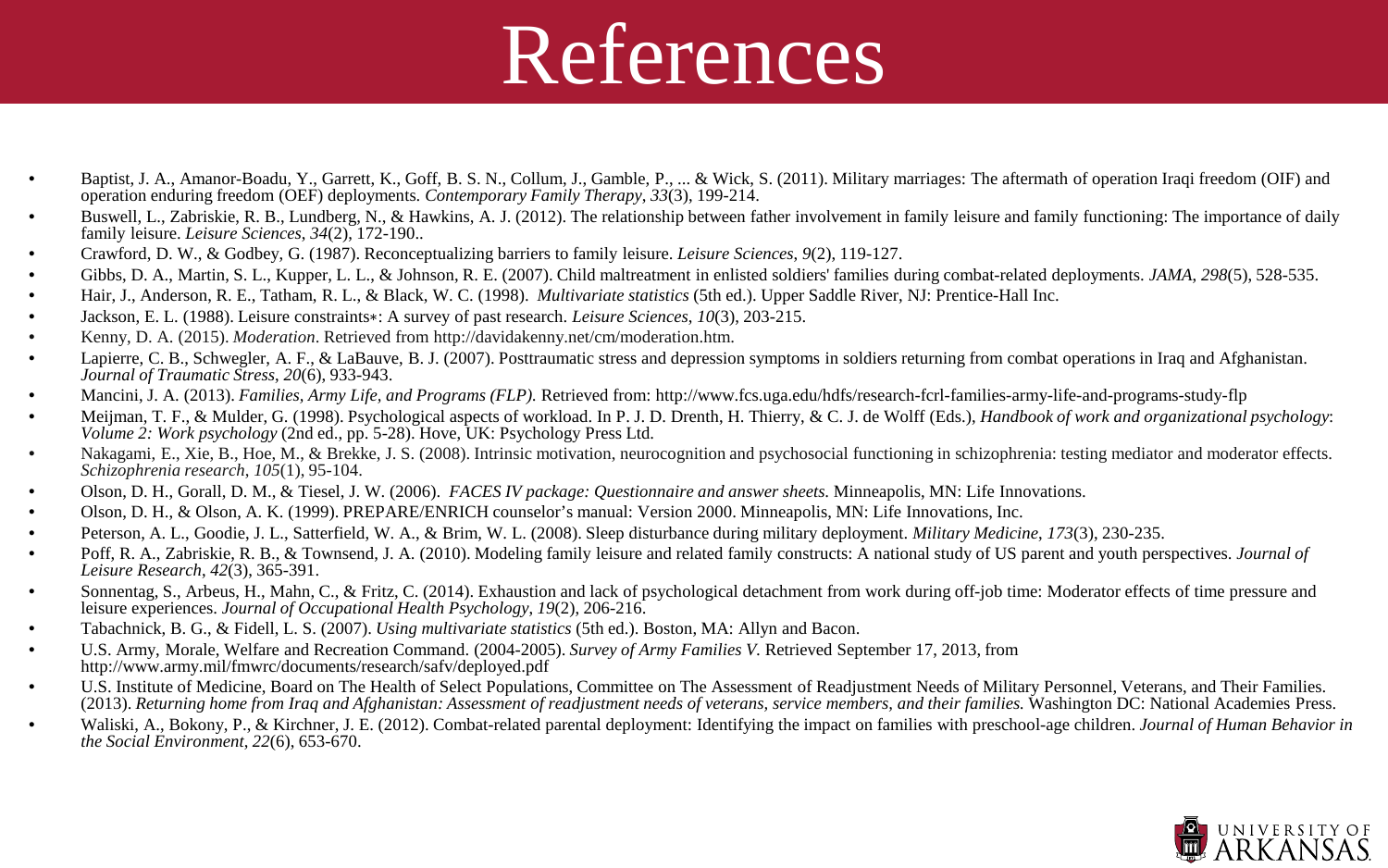

### Family Leisure Questionnaire

We want to shift gears and learn more about the relationships with your immediate family. For each statement below, please click the circle that best describes your immediate family...

#### Responses are:

| <b>Strongly Disagree</b>                                                                        | Disagree | Undecided | Agree | <b>Strongly Agree</b> |  |  |  |  |  |  |  |
|-------------------------------------------------------------------------------------------------|----------|-----------|-------|-----------------------|--|--|--|--|--|--|--|
| Although family members have individual interests, they still participate in family activities. |          |           |       |                       |  |  |  |  |  |  |  |
| My family members like to spend some of their free time with each other.                        |          |           |       |                       |  |  |  |  |  |  |  |
| $\mathbf{r}$ $\mathbf{r}$                                                                       |          |           |       |                       |  |  |  |  |  |  |  |

Family members are involved in each other's lives.

\*Satisfied with the amount of time you spend together as a family.

\*Satisfied with family's ability to share positive experiences.

*Notes.* Questions identified by \* follow a separate prompt than listed above. The separate prompt reads as: in this section, we ask about your satisfaction with different parts of your family life. Items come from FACES IV Balanced Cohesion subscale and Family Satisfaction subscale.

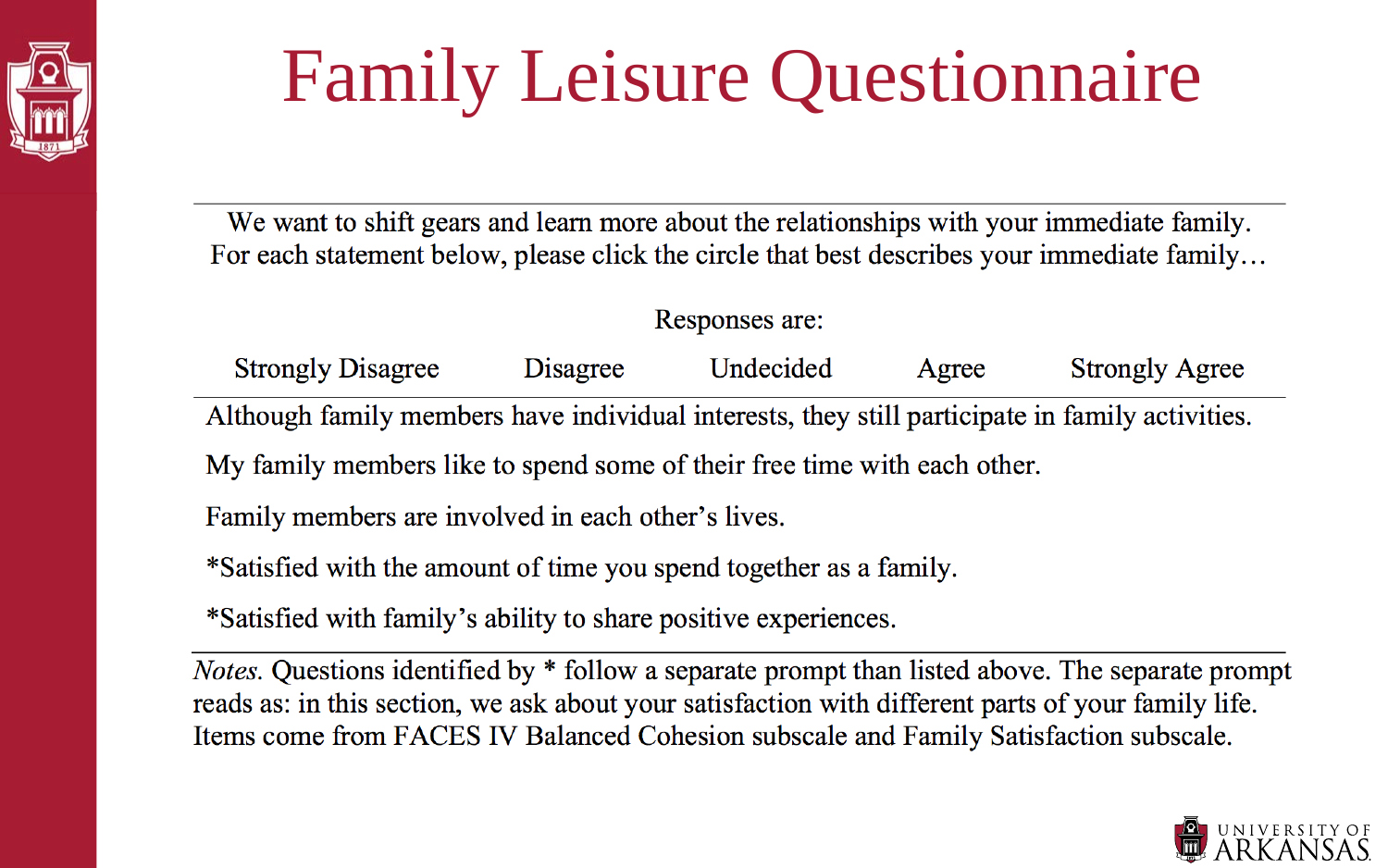

### Correlation Matrix

|                            |           | $\overline{2}$                | 3                                       | 4                                       | 5         | 6 | 7 |
|----------------------------|-----------|-------------------------------|-----------------------------------------|-----------------------------------------|-----------|---|---|
| 1. Financial<br>Management |           |                               |                                         |                                         |           |   |   |
| 2. Relationship<br>Warmth  | $.403***$ |                               |                                         |                                         |           |   |   |
| 3. Military<br>Coping      | $.173**$  | $.150*$                       |                                         |                                         |           |   |   |
| 4. Family<br>Leisure       |           | $.355***$ $.366***$ $.351***$ |                                         |                                         |           |   |   |
| 5. Family<br>Flexibility   |           |                               | $.433***$ $.389***$ $.260***$ $.707***$ |                                         |           |   |   |
| 6. Family<br>Communication |           |                               |                                         | $.414***$ $.471***$ $.256***$ $.660***$ | $.640***$ |   |   |

 $-.271***$   $-.181**$   $-.507***$   $-.321***$   $-.280***$   $-.196**$  -7. Depressive symptomology